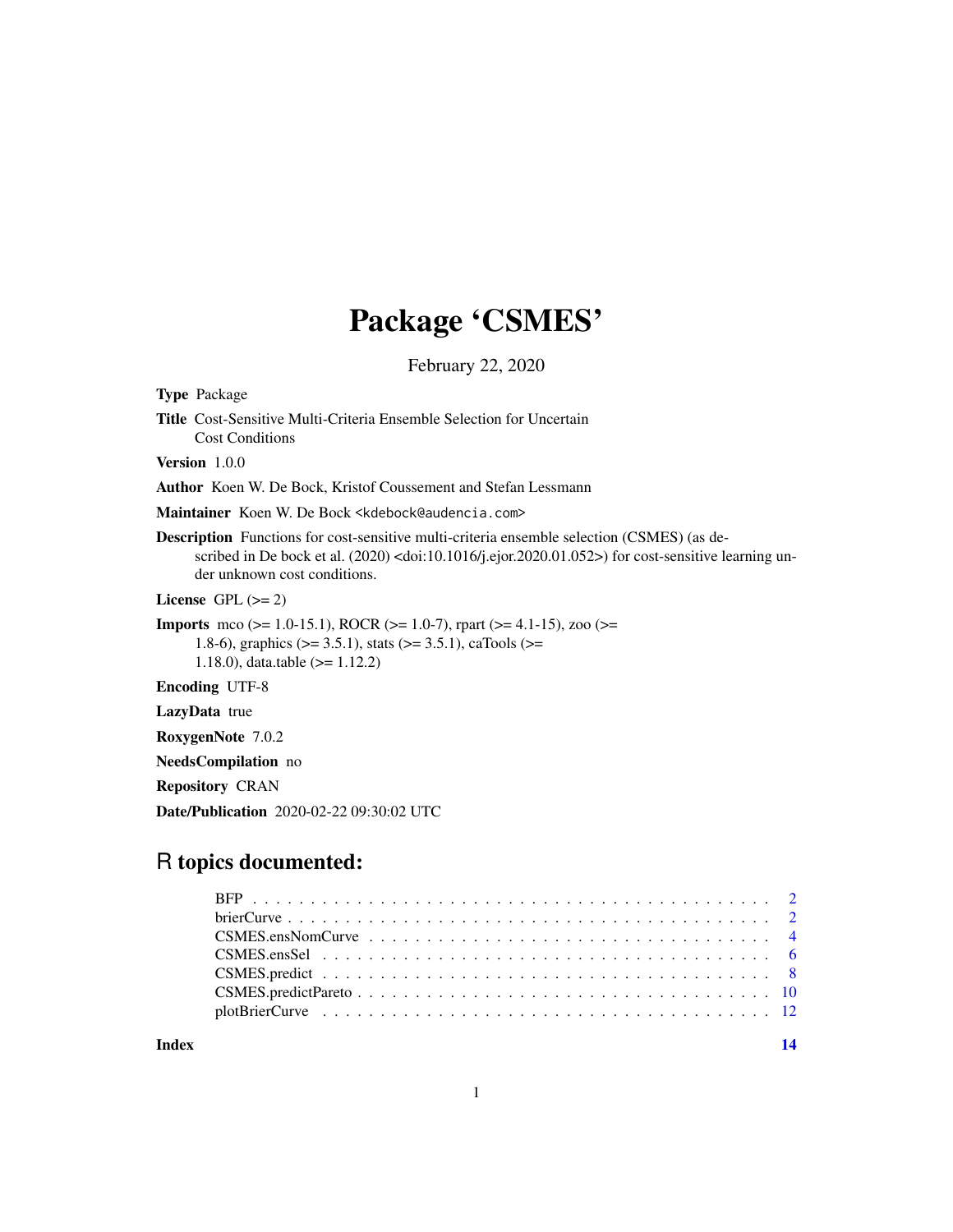#### <span id="page-1-0"></span>Description

Business failure prediction demonstration data set. Contains financial ratios and firmographics as independent variables for 522 anonymized European companies. The Class column indicates failure (class 1) or survival (class 0) over a 1-year period.

#### Author(s)

Koen W. De Bock, <kdebock@audencia.com>

#### References

De Bock, K.W., Lessmann, S. And Coussement, K., 2014, Multicriteria optimization for costsensitive ensemble selection in business failure prediction, Proc. 20th Conference of the International Federation of Operational Research Societies (IFORS 2014), Barcelona, Spain.

<span id="page-1-1"></span>brierCurve *Calculates Brier Curve*

#### Description

This function calculates the Brier curve (both in terms of cost and skew) based on a set of predictions generated by a binary classifier. Brier curves allow an evaluation of classifier performance in cost space. This code is an adapted version from the authors' original implementation, available through http://dmip.webs.upv.es/BrierCurves/BrierCurves.R.

#### Usage

```
brierCurve(labels, preds, resolution = 0.001)
```
#### Arguments

| labels     | Vector with true class labels                                            |
|------------|--------------------------------------------------------------------------|
| preds      | Vector with predictions (real-valued or discrete)                        |
| resolution | Value for the determination of percentile intervals. Defaults to 1/1000. |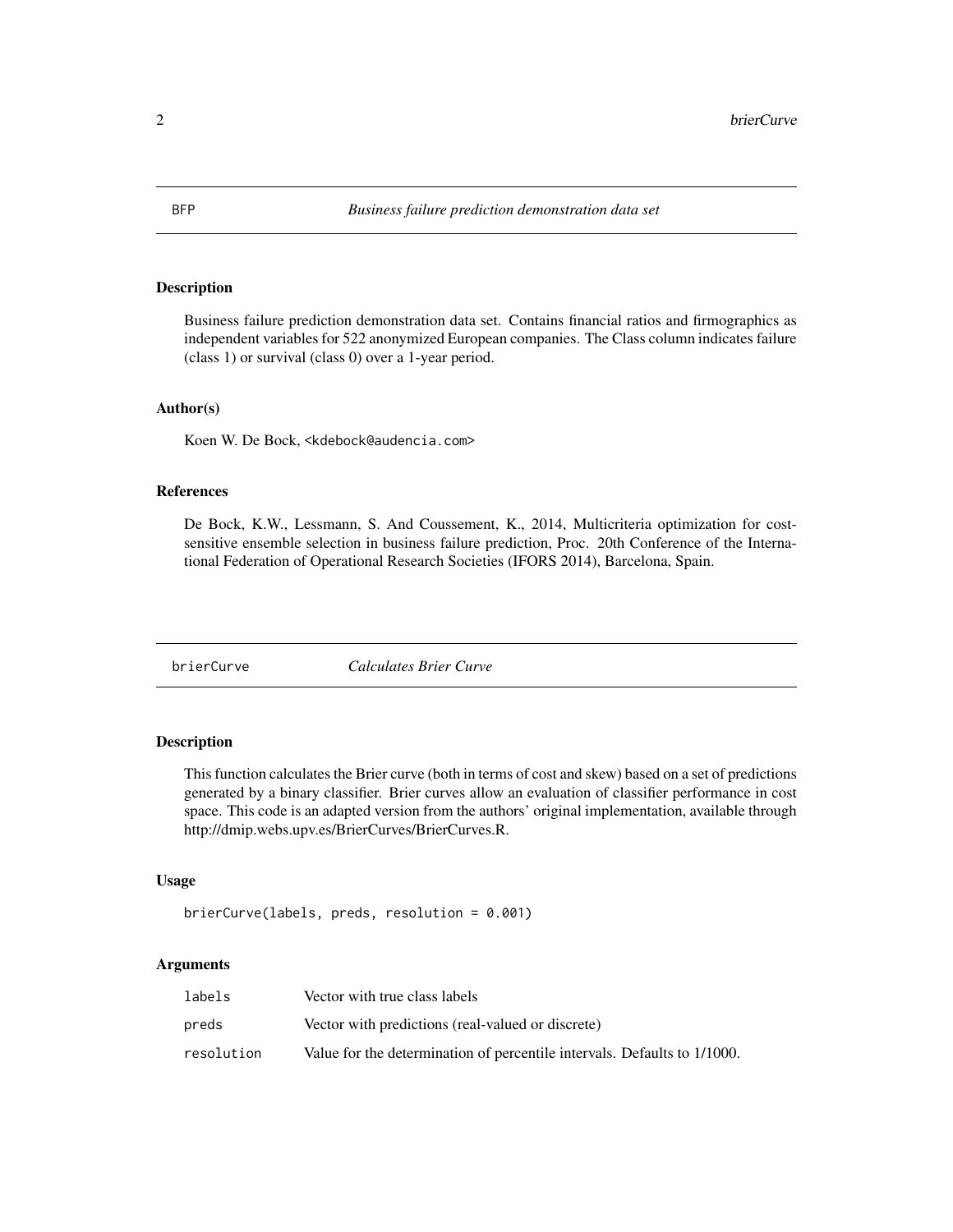#### <span id="page-2-0"></span>brierCurve 3

#### Value

object of the class brierCurve which is a list with the following components:

brierCurveCost Cost-based Brier curve, represented as (cost,loss) coordinates

brierCurveSkew Skew-based Brier curve, represented as (skew,loss) coordinates auc\_brierCurveCost

Area under the cost-based Brier curve.

auc\_brierCurveSkew Area under the skew-based Brier curve.

# Author(s)

Koen W. De Bock, <kdebock@audencia.com>

# References

Hernandez-Orallo, J., Flach, P., & Ferri, C. (2011). Brier Curves: a New Cost-Based Visualisation of Classifier Performance. Proceedings of the 28th International Conference on Machine Learning (ICML-11), 585–592.

#### See Also

[plotBrierCurve](#page-11-1), [CSMES.ensNomCurve](#page-3-1)

```
##load data
library(rpart)
data(BFP)
##generate random order vector
BFP_r<-BFP[sample(nrow(BFP),nrow(BFP)),]
size<-nrow(BFP_r)
##size<-300
train<-BFP_r[1:floor(size/3),]
val<-BFP_r[ceiling(size/3):floor(2*size/3),]
test<-BFP_r[ceiling(2*size/3):size,]
##train CART decision tree model
model=rpart(as.formula(Class~.),train,method="class")
##generate predictions for the tes set
preds<-predict(model,newdata=test)[,2]
##calculate brier curve
bc<-brierCurve(test[,"Class"],preds)
```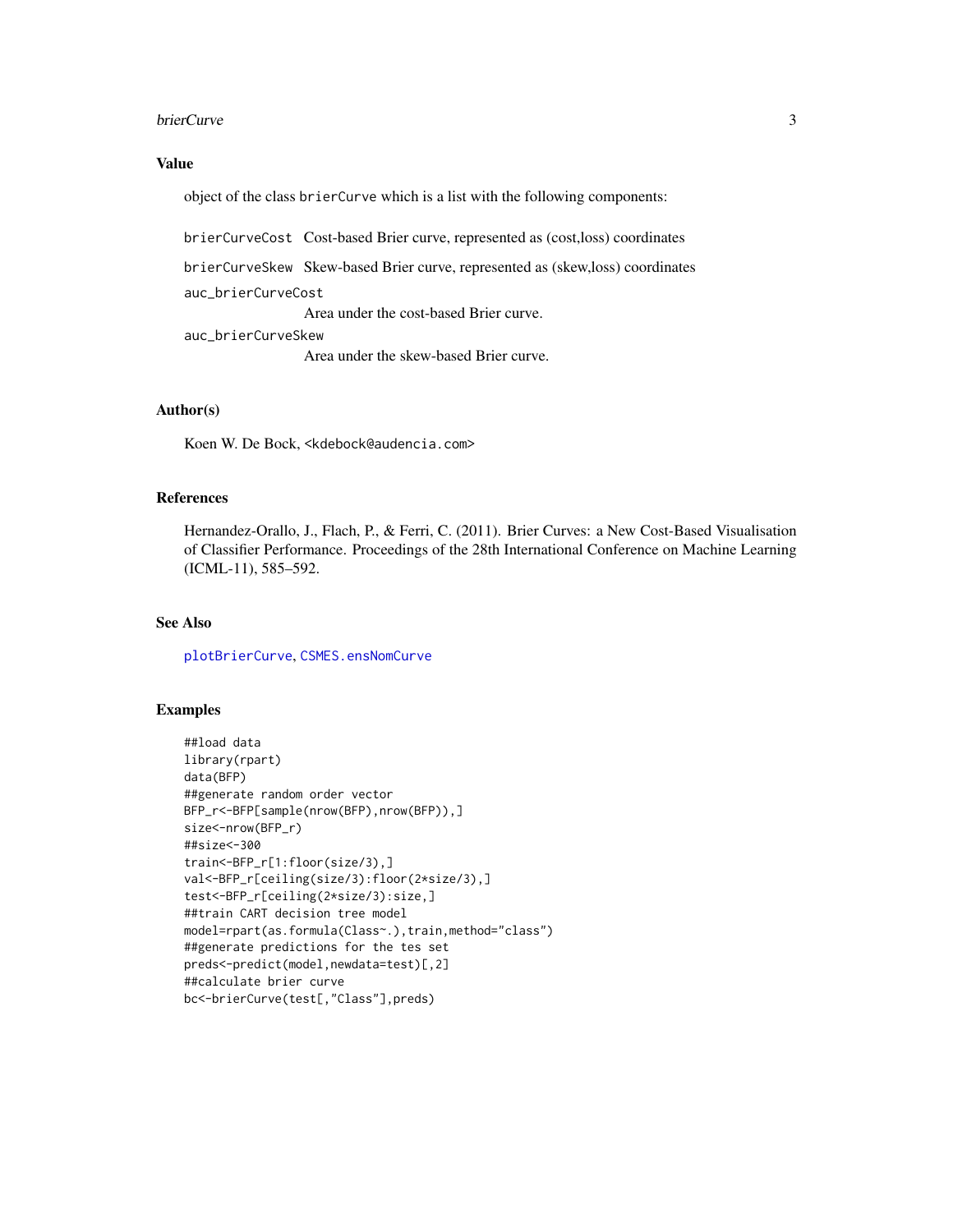<span id="page-3-1"></span><span id="page-3-0"></span>CSMES.ensNomCurve *CSMES Training Stage 2: Extract an ensemble nomination curve (cost curve- or Brier curve-based) from a set of Pareto-optimal ensemble classifiers*

# Description

Generates an ensemble nomination curve from a set of Pareto-optimal ensemble definitions as identified through CSMES.ensSel).

# Usage

```
CSMES.ensNomCurve(
  ensSelModel,
 memberPreds,
 y,
  curveType = c("costCurve", "brierSkew", "brierCost"),
  method = c("classPreds", "probPreds"),
 plotting = FALSE,
  nrBootstraps = 1
)
```
# Arguments

| ensSelModel  | ensemble selection model (output of CSMES.ensSel)                                                                                                                                           |
|--------------|---------------------------------------------------------------------------------------------------------------------------------------------------------------------------------------------|
| memberPreds  | matrix containing ensemble member library predictions                                                                                                                                       |
| y            | Vector with true class labels. Currently, a dichotomous outcome variable is<br>supported                                                                                                    |
| curveType    | the type of cost curve used to construct the ensemble nomination curve. Shoul<br>be "brierCost", "brierSkew" or "costCurve" (default).                                                      |
| method       | how are candidate ensemble learner predictions used to generate the ensemble<br>nomination front? "classPreds" for class predictions (default), "probPreds" for<br>probability predictions. |
| plotting     | TRUE or FALSE: Should a plot be generated showing the Brier curve? Defaults to<br>FALSE.                                                                                                    |
| nrBootstraps | optionally, the ensemble nomination curve can be generated through bootstrap-<br>ping. This argument specifies the number of iterations/bootstrap samples. De-<br>fault is 1.               |

# Value

An object of the class CSMES.ensNomCurve which is a list with the following components:

| nomcurve | the ensemble nomination curve                              |
|----------|------------------------------------------------------------|
| curves   | individual cost curves or brier curves of ensemble members |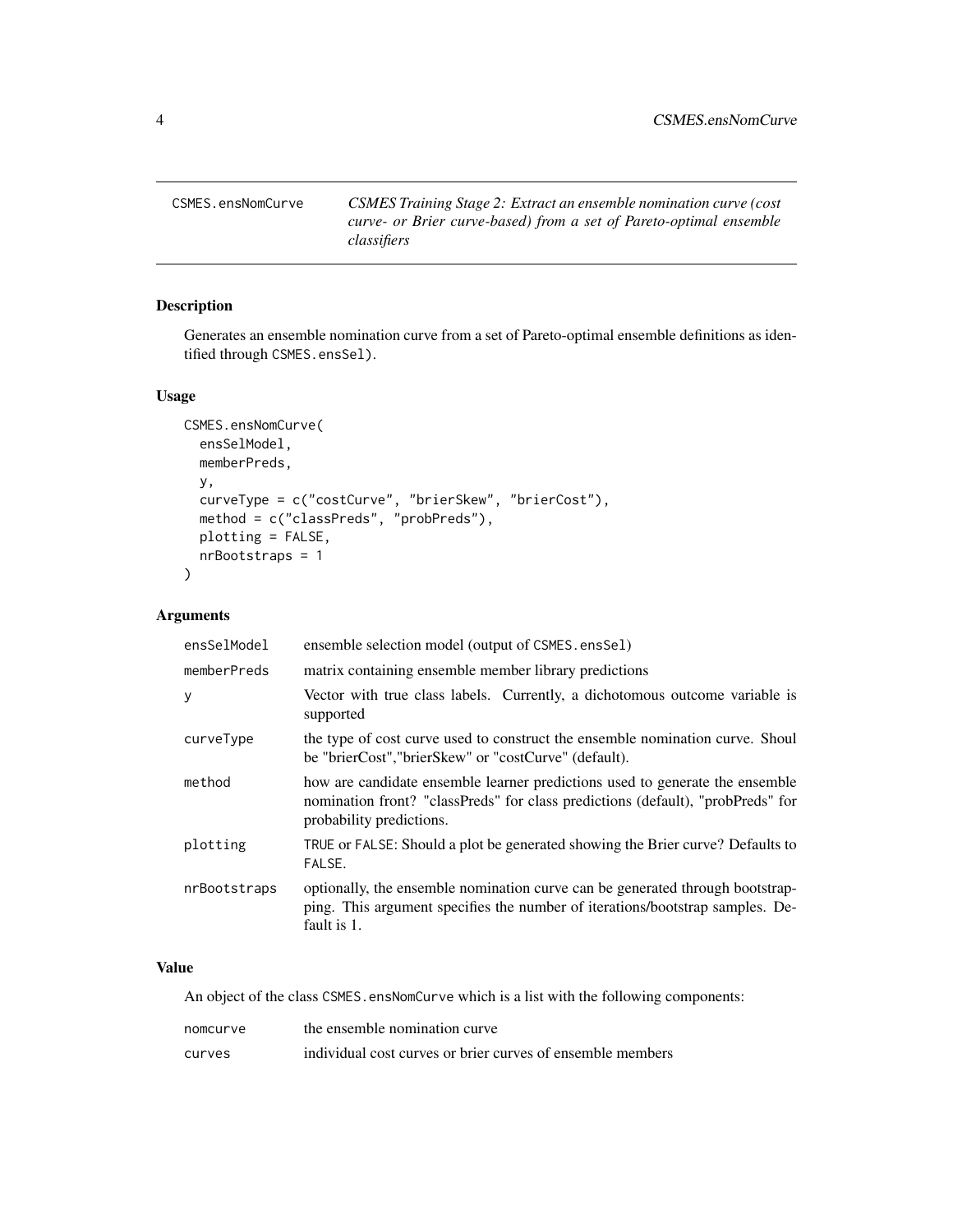# <span id="page-4-0"></span>CSMES.ensNomCurve 5

| intervals        | resolution of the ensemble nomination curve                                                                                                     |
|------------------|-------------------------------------------------------------------------------------------------------------------------------------------------|
| incidence        | incidence (positive rate) of the outcome variable                                                                                               |
| area_under_curve |                                                                                                                                                 |
|                  | area under the ensemble nomination curve                                                                                                        |
| method           | method used to generate the ensemble nomination front: "classPreds" for class<br>predictions (default), "probPreds" for probability predictions |
| curveType        | the type of cost curve used to construct the ensemble nomination curve                                                                          |
| nrBootstraps     | number of boostrap samples over which the ensemble nomination curve was<br>estimated                                                            |

# Author(s)

Koen W. De Bock, <kdebock@audencia.com>

#### References

De Bock, K.W., Lessmann, S. And Coussement, K., 2014, Multicriteria optimization for costsensitive ensemble selection in business failure prediction, Proc. 20th Conference of the International Federation of Operational Research Societies (IFORS 2014), Barcelona, Spain.

# See Also

[CSMES.ensSel](#page-5-1), [CSMES.predictPareto](#page-9-1), [CSMES.predict](#page-7-1)

```
##load data
library(rpart)
library(zoo)
library(ROCR)
library(mco)
data(BFP)
##generate random order vector
BFP_r<-BFP[sample(nrow(BFP),nrow(BFP)),]
size<-nrow(BFP_r)
##size<-300
train<-BFP_r[1:floor(size/3),]
val<-BFP_r[ceiling(size/3):floor(2*size/3),]
test<-BFP_r[ceiling(2*size/3):size,]
##generate a list containing model specifications for 100 CART decisions trees varying in the cp
##and minsplit parameters, and trained on bootstrap samples (bagging)
rpartSpecs<-list()
for (i in 1:100){
  data<-train[sample(1:ncol(train),size=ncol(train),replace=TRUE),]
  str<-paste("rpartSpecs$rpart",i,"=rpart(as.formula(Class~.),data,method=\"class\",
  control=rpart.control(minsplit=",round(runif(1, min = 1, max = 20)),",cp=",runif(1,
  min = 0.05, max = 0.4, "))", sep="")
  eval(parse(text=str))
}
##generate predictions for these models
```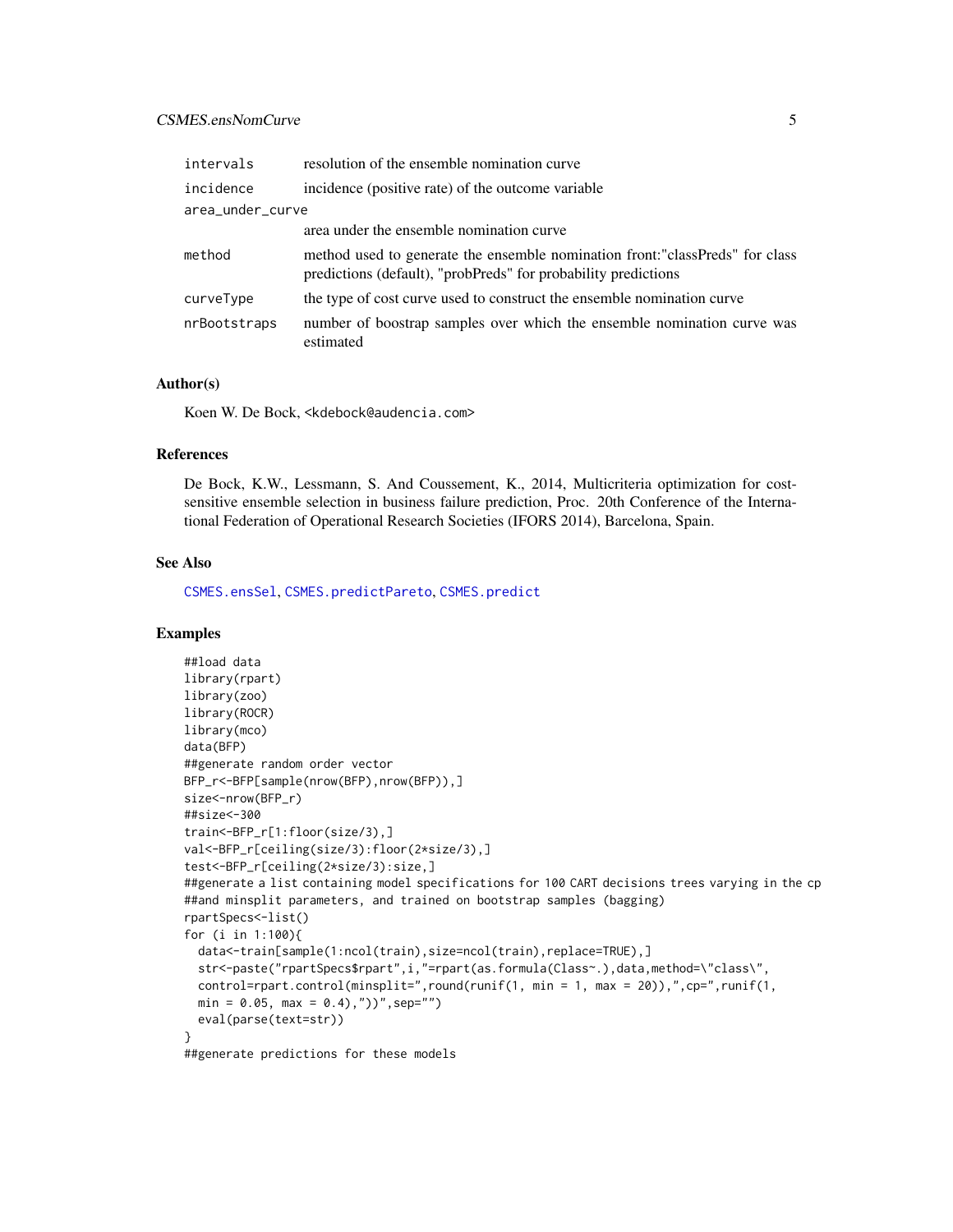```
hillclimb<-mat.or.vec(nrow(val),100)
for (i in 1:100){
  str<-paste("hillclimb[,",i,"]=predict(rpartSpecs[[i]],newdata=val)[,2]",sep="")
  eval(parse(text=str))
}
##score the validation set used for ensemble selection, to be used for ensemble selection
ESmodel<-CSMES.ensSel(hillclimb,val$Class,obj1="FNR",obj2="FPR",selType="selection",
generations=10,popsize=12,plot=TRUE)
## Create Ensemble nomination curve
enc<-CSMES.ensNomCurve(ESmodel,hillclimb,val$Class,curveType="costCurve",method="classPreds",
plot=FALSE)
```
<span id="page-5-1"></span>

| CSMES.ensSel | CSMES Training Stage 1: Cost-Sensitive Multicriteria Ensemble Se-        |
|--------------|--------------------------------------------------------------------------|
|              | lection resulting in a Pareto frontier of candidate ensemble classifiers |

# Description

This function applies the first stage in the learning process of CSMES: optimizing Cost-Sensitive Multicriteria Ensemble Selection, resulting in a Pareto frontier of equivalent candidate ensemble classifiers along two objective functions. By default, cost space is optimized by optimizing false positive and false negative rates simultaneously. This results in a set of optimal ensemble classifiers, varying in the tradeoff between FNR and FPR. Optionally, other objective metrics can be specified. Currently, only binary classification is supported.

#### Usage

```
CSMES.ensSel(
 memberPreds,
 y,
 obj1 = c("FNR", "AUCC", "MSE", "AUC"),
  obj2 = c("FPR", "ensSize", "ensSizeSq", "clAmb"),
  selType = c("selection", "selectionWeighted", "weighted"),
 plotting = TRUE,
 generations = 30,
 popsize = 100\lambda
```
## Arguments

| memberPreds | matrix containing ensemble member library predictions                                                                                                                    |
|-------------|--------------------------------------------------------------------------------------------------------------------------------------------------------------------------|
| y           | Vector with true class labels. Currently, a dichotomous outcome variable is<br>supported                                                                                 |
| obj1        | Specifies the first objective metric to be minimized                                                                                                                     |
| obj2        | Specifies the second objective metric to be minimized                                                                                                                    |
| selType     | Specifies the type of ensemble selection to be applied: "selection" for ba-<br>sic selection, "selectionWeighted" for weighted selection, "weighted" for<br>weighted sum |

<span id="page-5-0"></span>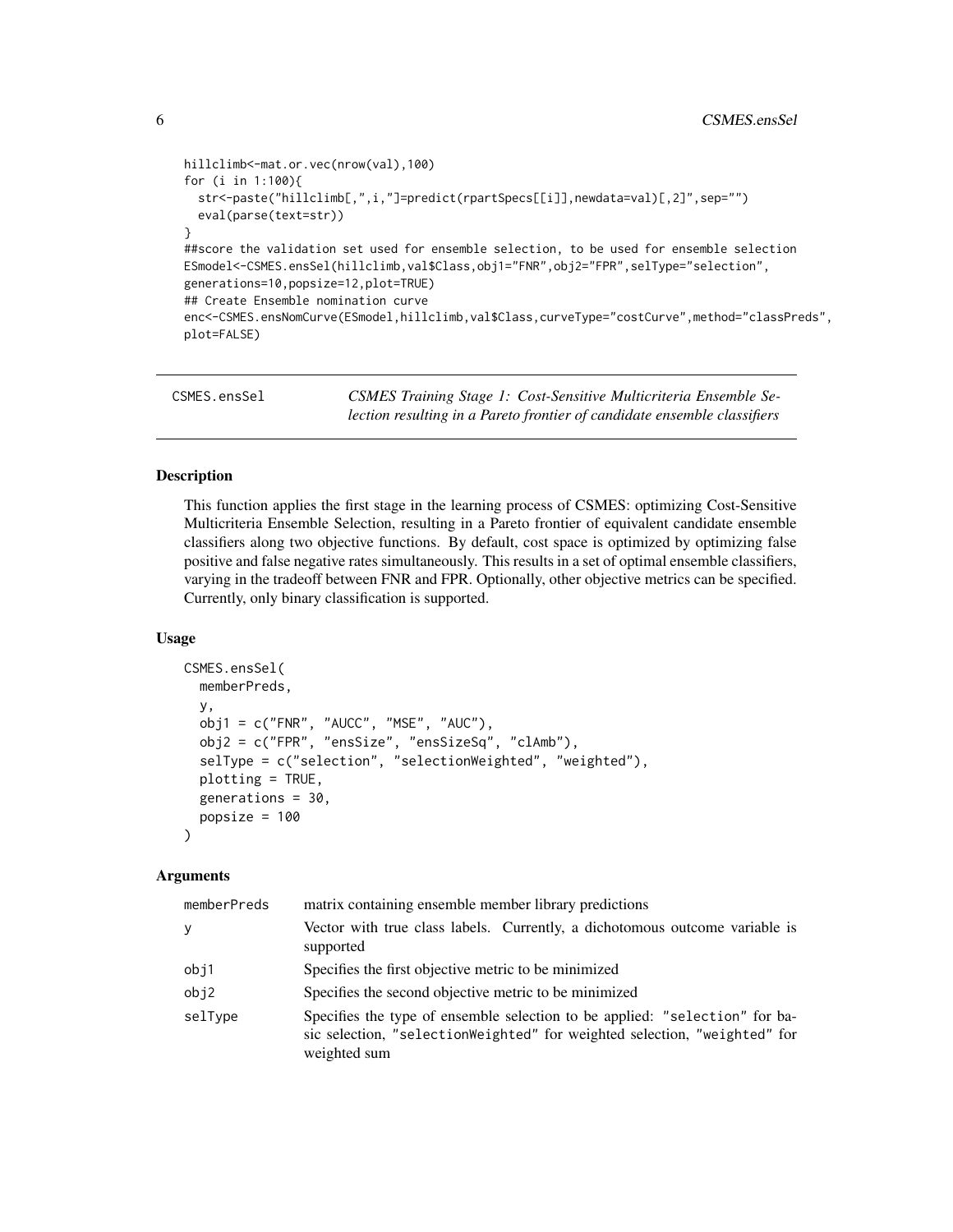# <span id="page-6-0"></span>CSMES.ensSel 7

| plotting    | TRUE or FALSE: Should a plot be generated showing objective function values<br>throughout the optimization process? |
|-------------|---------------------------------------------------------------------------------------------------------------------|
| generations | the number of population generations for nsga-II. Default is 30.                                                    |
| popsize     | the population size for nsga-II. Default is 100.                                                                    |

# Value

An object of the class CSMES.ensSel which is a list with the following components:

| weights             | ensemble member weights for all pareto-optimal ensemble classifiers after mul-<br>ticriteria ensemble selection |
|---------------------|-----------------------------------------------------------------------------------------------------------------|
| obj_values          | optimization objective values                                                                                   |
| pareto              | overview of pareto-optimal ensemble classifiers                                                                 |
| popsize             | the population size for nsga-II                                                                                 |
| generarations       | the number of population generations for nsga-II                                                                |
| obj1                | Specifies the first objective metric that was minimized                                                         |
| obj2                | Specifies the second objective metric that was minimized                                                        |
| selType             | the type of ensemble selection that was applied: "selection", "selection Weighted"<br>or "weighted"             |
| ParetoPredictions_p |                                                                                                                 |
|                     | probability predictions for pareto-optimal ensemble classifiers                                                 |
| ParetoPredictions c |                                                                                                                 |
|                     | class predictions for pareto-optimal ensebmle classifiers                                                       |

# Author(s)

Koen W. De Bock, <kdebock@audencia.com>

# References

De Bock, K.W., Lessmann, S. And Coussement, K., 2014, Multicriteria optimization for costsensitive ensemble selection in business failure prediction, Proc. 20th Conference of the International Federation of Operational Research Societies (IFORS 2014), Barcelona, Spain.

# See Also

[CSMES.predictPareto](#page-9-1), [CSMES.predict](#page-7-1), [CSMES.ensNomCurve](#page-3-1)

```
##load data
library(rpart)
library(zoo)
library(ROCR)
library(mco)
data(BFP)
##generate random order vector
```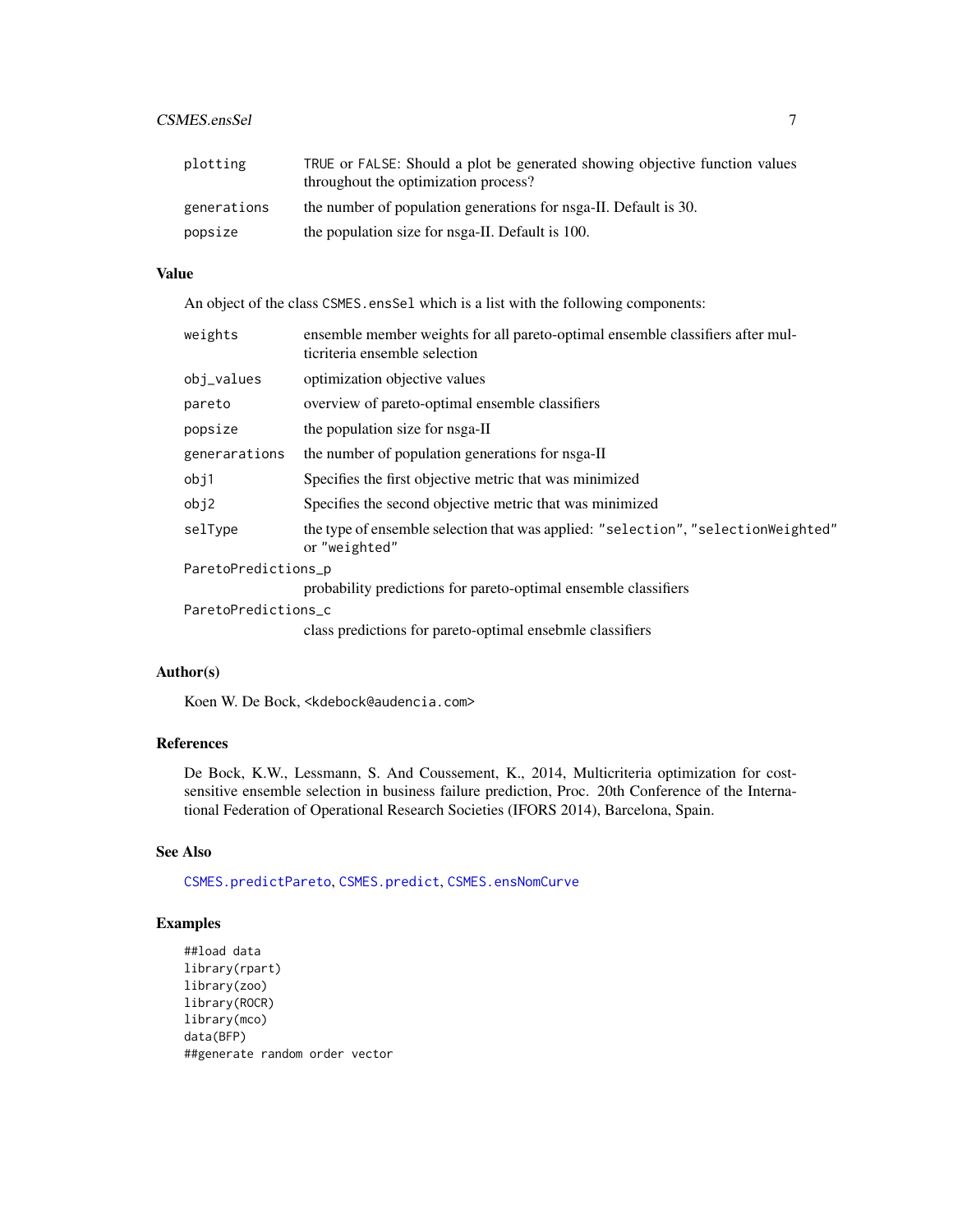```
BFP_r<-BFP[sample(nrow(BFP),nrow(BFP)),]
size<-nrow(BFP_r)
##size<-300
train<-BFP_r[1:floor(size/3),]
val<-BFP_r[ceiling(size/3):floor(2*size/3),]
test<-BFP_r[ceiling(2*size/3):size,]
##generate a list containing model specifications for 100 CART decisions trees varying in the cp
##and minsplit parameters, and trained on bootstrap samples (bagging)
rpartSpecs<-list()
for (i in 1:100){
 data<-train[sample(1:ncol(train),size=ncol(train),replace=TRUE),]
 str<-paste("rpartSpecs$rpart",i,"=rpart(as.formula(Class~.),data,method=\"class\",
 control=rpart.control(minsplit=",round(runif(1, min = 1, max = 20)),",cp=",runif(1,
 min = 0.05, max = 0.4, ))", sep ="")
 eval(parse(text=str))
}
##generate predictions for these models
hillclimb<-mat.or.vec(nrow(val),100)
for (i in 1:100){
 str<-paste("hillclimb[,",i,"]=predict(rpartSpecs[[i]],newdata=val)[,2]",sep="")
 eval(parse(text=str))
}
##score the validation set used for ensemble selection, to be used for ensemble selection
ESmodel<-CSMES.ensSel(hillclimb,val$Class,obj1="FNR",obj2="FPR",selType="selection",
generations=10,popsize=12,plot=TRUE)
## Create Ensemble nomination curve
enc<-CSMES.ensNomCurve(ESmodel,hillclimb,val$Class,curveType="costCurve",method="classPreds",
plot=FALSE)
```
<span id="page-7-1"></span>CSMES.predict *CSMES scoring: generate predictions for the optimal ensemble classifier according to CSMES in function of cost information.*

#### **Description**

This function generates predictions for a new data set (containing candidate member library predictions) using a CSMES model. Using Pareto-optimal ensemble definitions generated through CSMES.ensSel and the ensemble nomination front generated using CSMES.EnsNomCurve, final ensemble predictions are generated in function of cost information known to the user at the time of model scoring. The model allows for three scenarios: (1) the candidate ensemble is nominated in function of a specific cost ratio, (2) the ensemble is nominated in function of partial AUCC (or a distribution over operating points) and (3) the candidate ensemble that is optimal over the entire cost space in function of area under the cost or brier curve is chosen.

#### Usage

```
CSMES.predict(
  ensSelModel,
  ensNomCurve,
```
<span id="page-7-0"></span>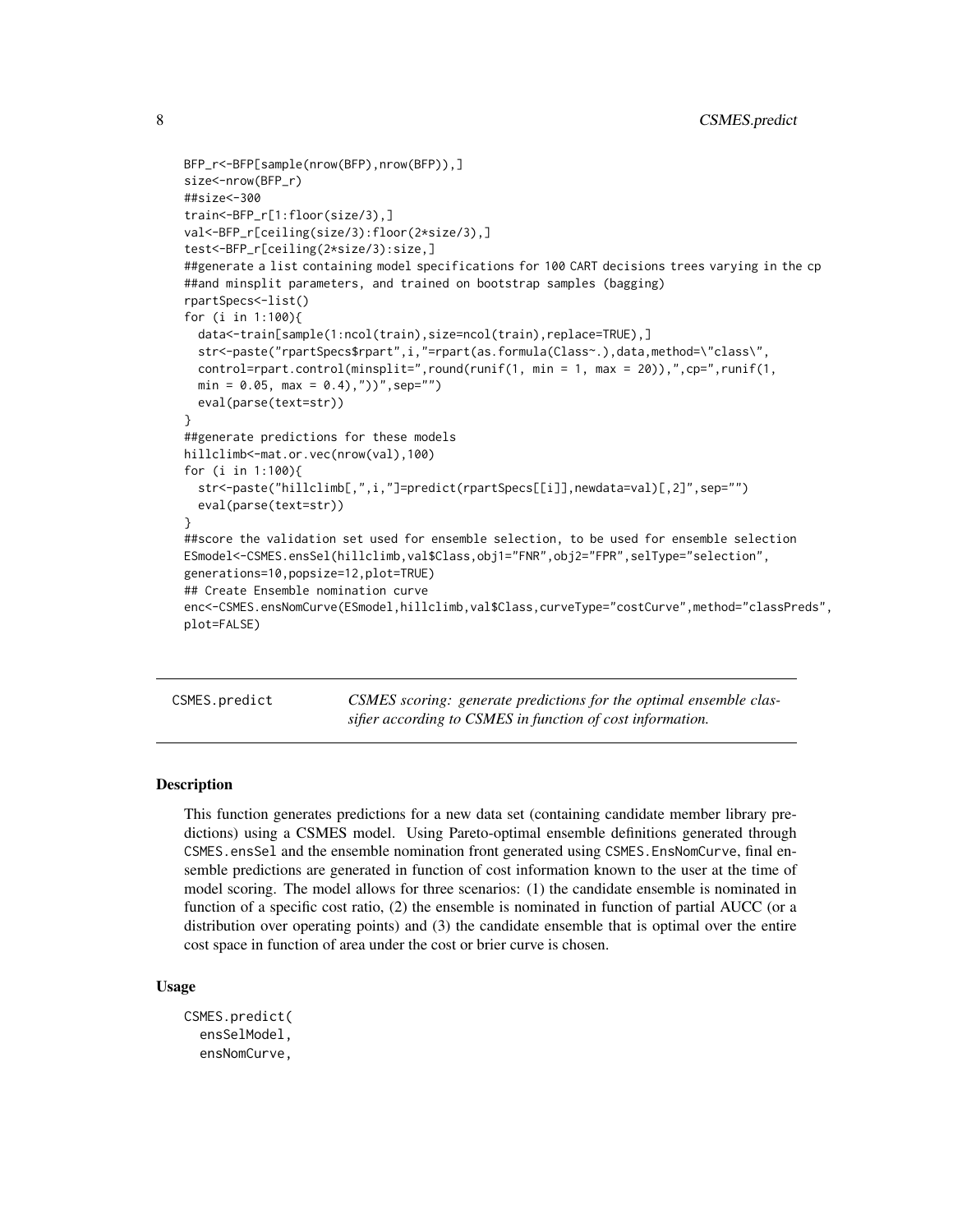# <span id="page-8-0"></span>CSMES.predict 9

```
newdata,
 criterion = c("minEMC", "minAUCC", "minPartAUCC"),
 costRatio = 5,
 partAUCC_mu = 0.5,
 partAUCC_Sd = 0.1\mathcal{L}
```
#### Arguments

| ensSelModel | ensemble selection model (output of CSMES.ensSel)                                                                                                                                              |
|-------------|------------------------------------------------------------------------------------------------------------------------------------------------------------------------------------------------|
| ensNomCurve | ensemble nomination curve object (output of CSMES.ensNomCurve)                                                                                                                                 |
| newdata     | matrix containing ensemble library member model predictions for new data set                                                                                                                   |
| criterion   | This argument specifies which criterion determines the selection of the ensemble<br>candidate that delivers predictions. Can be one of three options: "minEMC",<br>"minAUCC" or "minPartAUCC". |
| costRatio   | Specifies the cost ratio used to determine expected misclassification cost. Only<br>relyant when criterion is "minEMC".                                                                        |
| partAUCC_mu | Desired mean operating condition when criterion is "minPartAUCC" (partial<br>area under the cost/brier curve).                                                                                 |
| partAUCC_sd | Desired standard deviation when criterion is "minPartAUCC" (partial area<br>under the cost/brier curve).                                                                                       |

#### Value

An list with the following components:

| pred      | A matrix with model predictions. Both class and probability predictions are<br>delivered.                                            |
|-----------|--------------------------------------------------------------------------------------------------------------------------------------|
| criterion | The criterion specified to determine the selection of the ensemble candidate.                                                        |
| costRatio | The cost ratio in function of which the criterion "minEMC" has selected the<br>optimal candidate ensemble that delivered predictions |

# Author(s)

Koen W. De Bock, <kdebock@audencia.com>

# References

De Bock, K.W., Lessmann, S. And Coussement, K., 2014, Multicriteria optimization for costsensitive ensemble selection in business failure prediction, Proc. 20th Conference of the International Federation of Operational Research Societies (IFORS 2014), Barcelona, Spain.

#### See Also

[CSMES.ensSel](#page-5-1), [CSMES.predictPareto](#page-9-1), [CSMES.ensNomCurve](#page-3-1)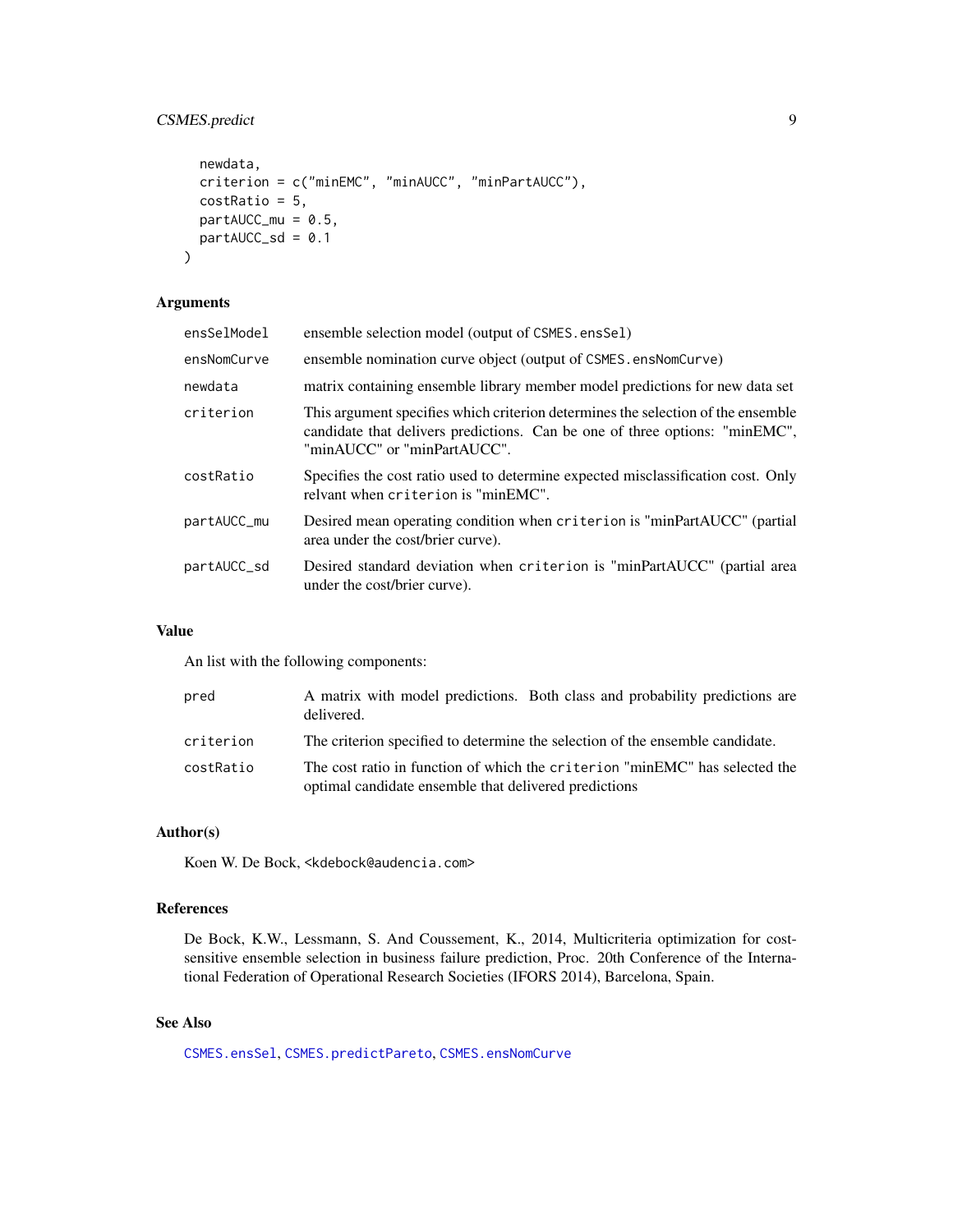### Examples

```
##load data
library(rpart)
library(zoo)
library(ROCR)
library(mco)
data(BFP)
##generate random order vector
BFP_r<-BFP[sample(nrow(BFP),nrow(BFP)),]
size<-nrow(BFP_r)
##size<-300
train<-BFP_r[1:floor(size/3),]
val<-BFP_r[ceiling(size/3):floor(2*size/3),]
test<-BFP_r[ceiling(2*size/3):size,]
##generate a list containing model specifications for 100 CART decisions trees varying in the cp
##and minsplit parameters, and trained on bootstrap samples (bagging)
rpartSpecs<-list()
for (i in 1:100){
  data<-train[sample(1:ncol(train),size=ncol(train),replace=TRUE),]
  str<-paste("rpartSpecs$rpart",i,"=rpart(as.formula(Class~.),data,method=\"class\",
  control=rpart.control(minsplit=",round(runif(1, min = 1, max = 20)),",cp=",runif(1,
  min = 0.05, max = 0.4, "))", sep="")
  eval(parse(text=str))
}
##generate predictions for these models
hillclimb<-mat.or.vec(nrow(val),100)
for (i in 1:100){
  str<-paste("hillclimb[,",i,"]=predict(rpartSpecs[[i]],newdata=val)[,2]",sep="")
  eval(parse(text=str))
}
##score the validation set used for ensemble selection, to be used for ensemble selection
ESmodel<-CSMES.ensSel(hillclimb,val$Class,obj1="FNR",obj2="FPR",selType="selection",
generations=10,popsize=12,plot=TRUE)
## Create Ensemble nomination curve
enc<-CSMES.ensNomCurve(ESmodel,hillclimb,val$Class,curveType="costCurve",method="classPreds",
plot=FALSE)
```
<span id="page-9-1"></span>CSMES.predictPareto *Generate predictions for all Pareto-optimal ensemble classifier candidates selected through CSMES*

#### Description

This function generates predictions for all pareto-optimal ensemble classifier candidates as identified through the first training stage of CSMES (CSMES.ensSel).

#### Usage

CSMES.predictPareto(ensSelModel, newdata)

<span id="page-9-0"></span>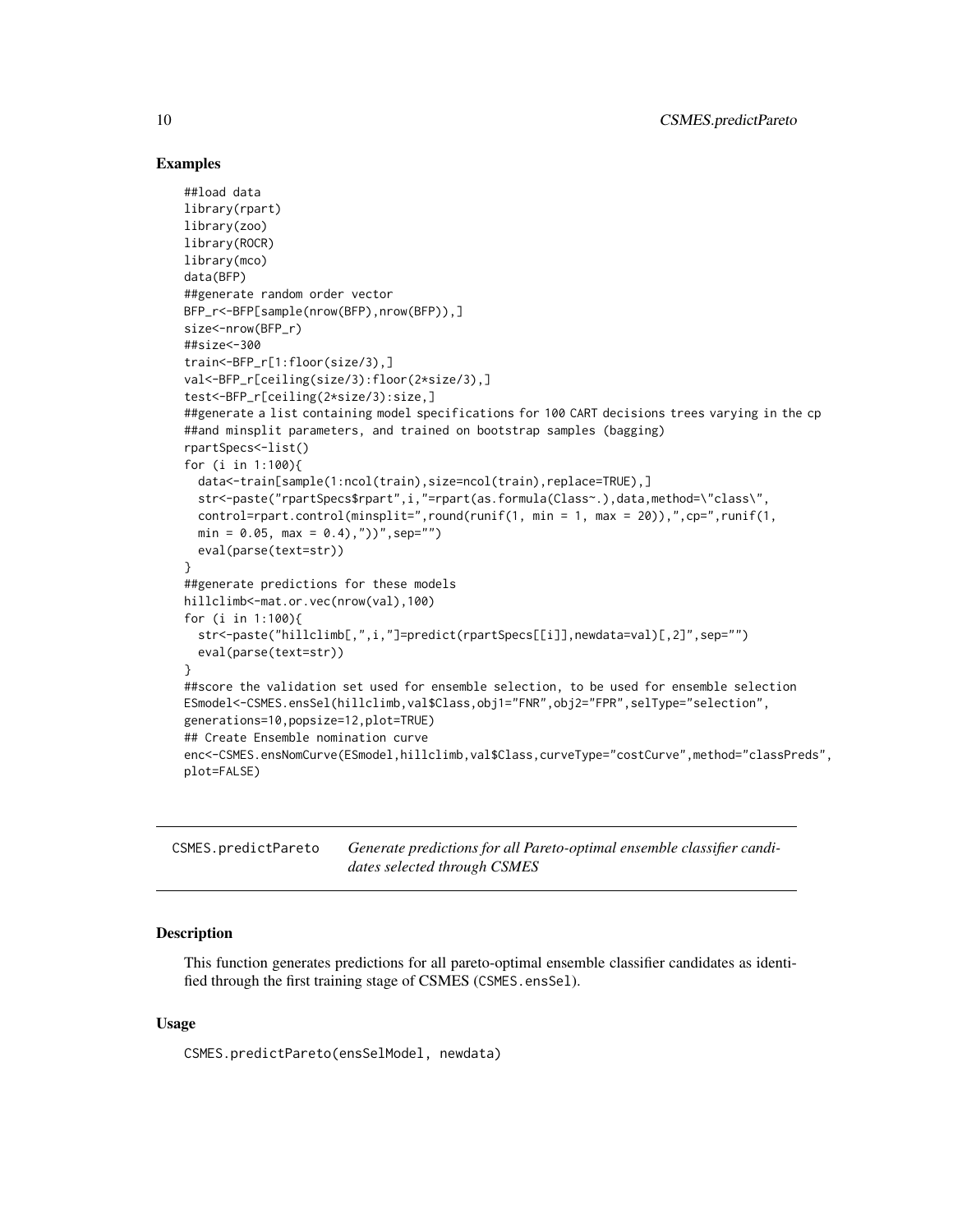#### <span id="page-10-0"></span>**Arguments**

| ensSelModel | ensemble selection model (output of CSMES.ensSel)  |
|-------------|----------------------------------------------------|
| newdata     | data. frame or matrix containing data to be scored |

#### Value

An object of the class CSMES.predictPareto which is a list with the following two components:

```
Pareto_predictions_c
```
A vector with class predictions.

```
Paret_predictions_p
```
A vector with probability predictions.

### Author(s)

Koen W. De Bock, <kdebock@audencia.com>

#### References

De Bock, K.W., Lessmann, S. And Coussement, K., 2014, Multicriteria optimization for costsensitive ensemble selection in business failure prediction, Proc. 20th Conference of the International Federation of Operational Research Societies (IFORS 2014), Barcelona, Spain.

#### See Also

[CSMES.ensSel](#page-5-1), [CSMES.predict](#page-7-1), [CSMES.ensNomCurve](#page-3-1)

```
##load data
library(rpart)
library(zoo)
library(ROCR)
library(mco)
data(BFP)
##generate random order vector
BFP_r<-BFP[sample(nrow(BFP),nrow(BFP)),]
size<-nrow(BFP_r)
##size<-300
train<-BFP_r[1:floor(size/3),]
val<-BFP_r[ceiling(size/3):floor(2*size/3),]
test<-BFP_r[ceiling(2*size/3):size,]
##generate a list containing model specifications for 100 CART decisions trees varying in the cp
##and minsplit parameters, and trained on bootstrap samples (bagging)
rpartSpecs<-list()
for (i in 1:100){
  data<-train[sample(1:ncol(train),size=ncol(train),replace=TRUE),]
  str<-paste("rpartSpecs$rpart",i,"=rpart(as.formula(Class~.),data,method=\"class\",
  control=rpart.control(minsplit=",round(runif(1, min = 1, max = 20)),",cp=",runif(1,
  min = 0.05, max = 0.4, "))", sep="")
  eval(parse(text=str))
```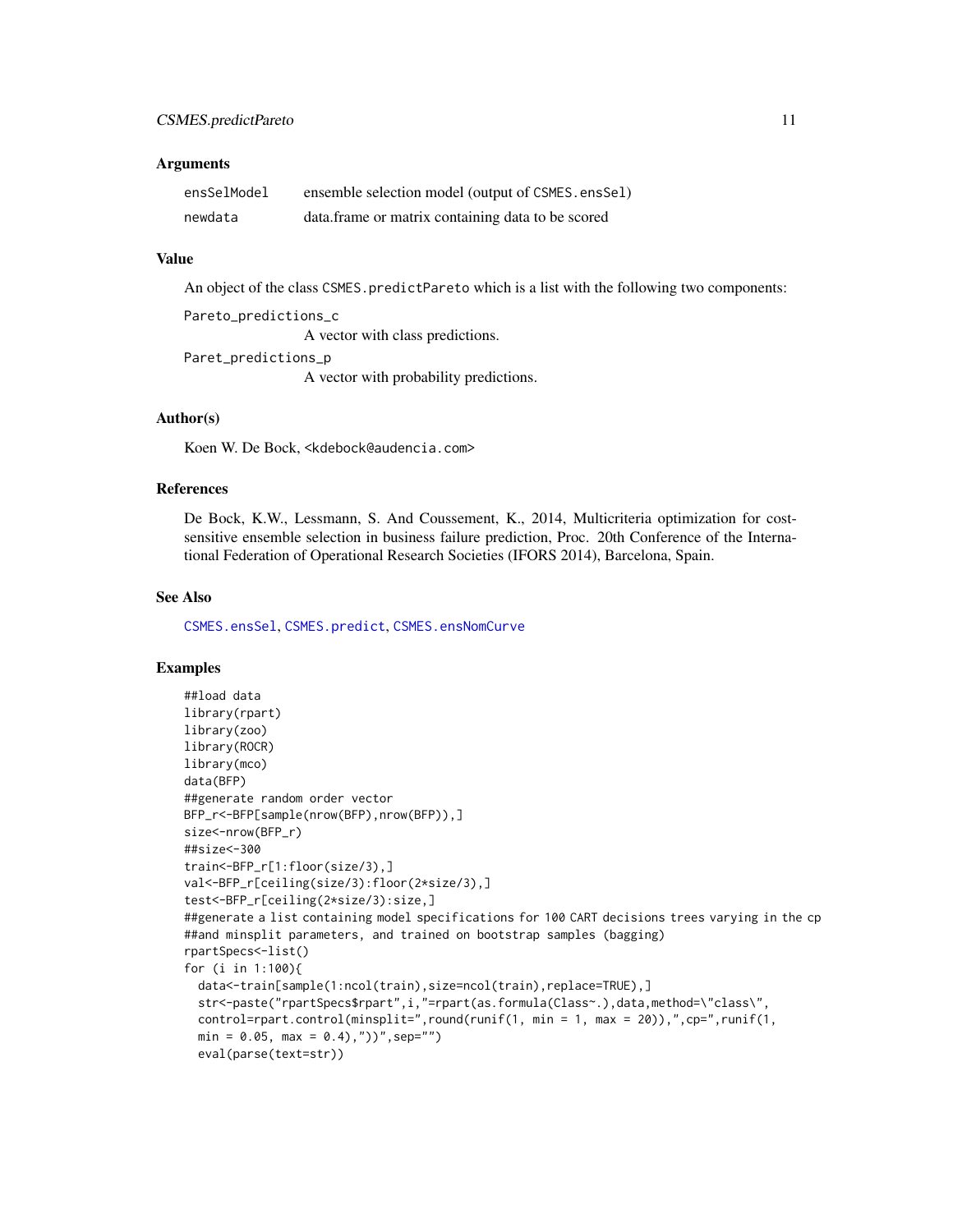```
}
##generate predictions for these models
hillclimb<-mat.or.vec(nrow(val),100)
for (i in 1:100){
  str<-paste("hillclimb[,",i,"]=predict(rpartSpecs[[i]],newdata=val)[,2]",sep="")
  eval(parse(text=str))
}
##score the validation set used for ensemble selection, to be used for ensemble selection
ESmodel<-CSMES.ensSel(hillclimb,val$Class,obj1="FNR",obj2="FPR",selType="selection",
generations=10,popsize=12,plot=TRUE)
## Create Ensemble nomination curve
enc<-CSMES.ensNomCurve(ESmodel,hillclimb,val$Class,curveType="costCurve",method="classPreds",
plot=FALSE)
```
<span id="page-11-1"></span>plotBrierCurve *Plots Brier Curve*

#### Description

This function plots the brier curve based on a set of predictions generated by a binary classifier. Brier curves allow an evaluation of classifier performance in cost space.

#### Usage

```
plotBrierCurve(bc, curveType = c("brierCost", "brierSkew"))
```
# Arguments

| bc        | A brier Curve object created by the brier Curve function                    |
|-----------|-----------------------------------------------------------------------------|
| curveType | the type of Brier curve to be plotted. Shoul be "brierCost" or "brierSkew". |

# Value

None

# Author(s)

Koen W. De Bock, <kdebock@audencia.com>

## References

Hernandez-Orallo, J., Flach, P., & Ferri, C. (2011). Brier Curves: a New Cost-Based Visualisation of Classifier Performance. Proceedings of the 28th International Conference on Machine Learning (ICML-11), 585–592.

# See Also

[brierCurve](#page-1-1), [CSMES.ensNomCurve](#page-3-1)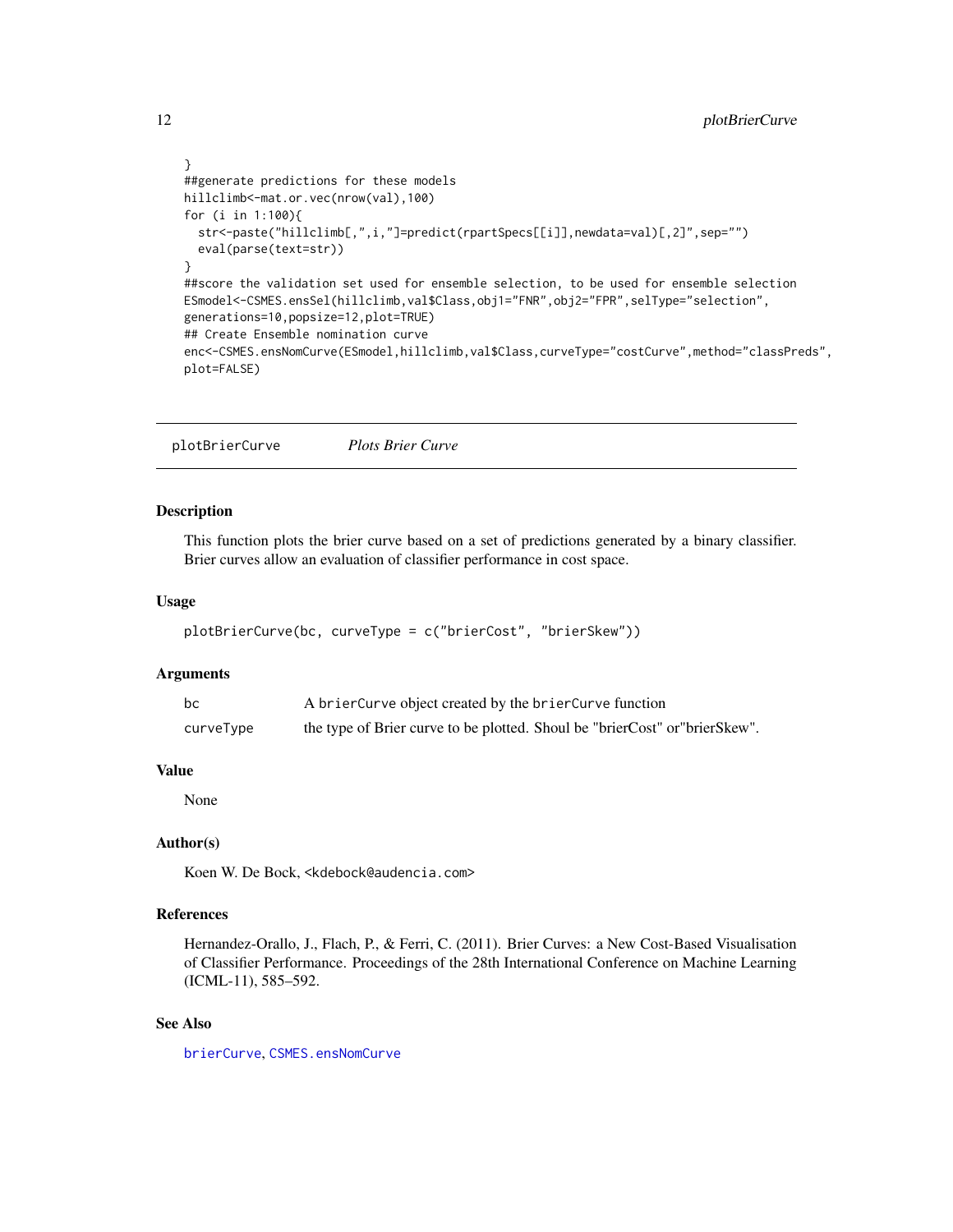# plotBrierCurve 13

```
##load data
library(rpart)
data(BFP)
##generate random order vector
BFP_r<-BFP[sample(nrow(BFP),nrow(BFP)),]
size<-nrow(BFP_r)
##size<-300
train<-BFP_r[1:floor(size/3),]
val<-BFP_r[ceiling(size/3):floor(2*size/3),]
test<-BFP_r[ceiling(2*size/3):size,]
##train CART decision tree model
model=rpart(as.formula(Class~.),train,method="class")
##generate predictions for the tes set
preds<-predict(model,newdata=test)[,2]
##calculate brier curve
bc<-brierCurve(test[,"Class"],preds)
##plot briercurve
plotBrierCurve(bc,curveType="cost")
```